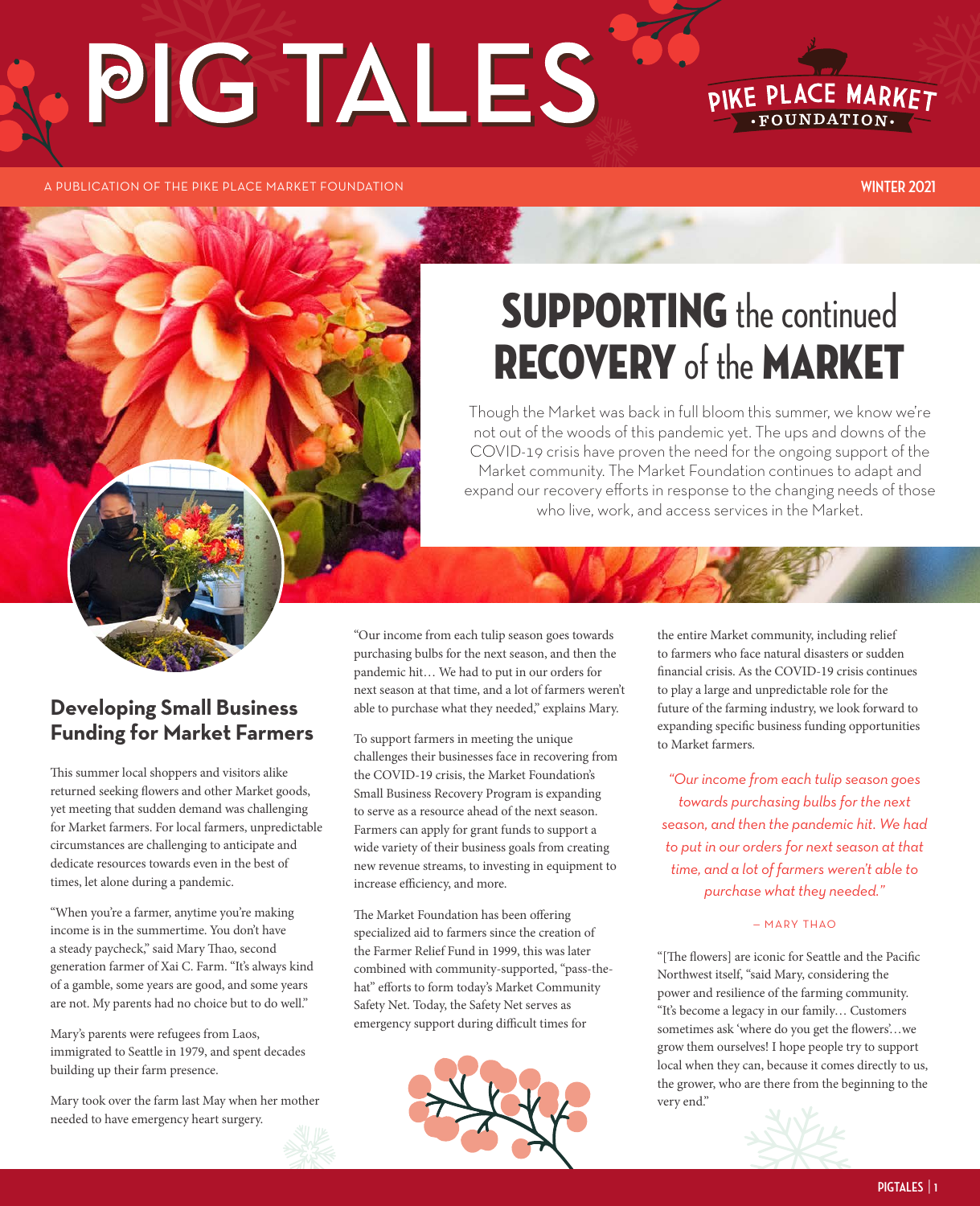**Here are ways you can give to the Market:** 

#### DONATE ONLINE

FIND US VIA **PAYPAL** OR **VENMO @MARKET-FOUNDATION**

TEXT Pikeplace TO 91999 TO DONATE ON YOUR PHONE

#### **SCAN THIS QR CODE TO MAKE A DONATION**



## Magic In The Market

## CELEBRATING 4 YEARS OF COMMUNITY AT THE MARKET COMMONS

Known as "the living room of the Market" and an open-door resource navigation support in 2017, The Market Commons has adapted to a virtual, socially-distance mode and has proven to be more effective than ever.

> The Market Foundation's model for a healthy community has been rooted in the social determinants of health from the start, giving The Commons flexibility to quickly identify and pivot to meet the community's emerging needs.

#### **DONATE** TO SUPPORT THE CONTINUED RECOVERY OF PIKE PLACE MARKET

The ever-changing COVID-19 crisis has put this approach to the ultimate test, yet The Commons has continued to strengthen the Market community and prove that their model not only works, but flourishes.

#### SUPPORT WITH A TAX-FREE DISTRIBUTION FROM YOUR IRA



In the few years that The Commons has been open, they've proven invaluable to promoting the health and stability of the entire community. We are so grateful to be celebrating 4 years, and can't wait for what the future has in store!





As we head into the holiday season, here are some of the ways you can celebrate and support what you love most about Pike Place Market:

We need your support to continue the legacy of the Market's vibrant and diverse farmers, small businesses, artists, senior residents, families, neighbors and shoppers who are all part of this community.



If you are 70 1/2 or older, you can make a tax-free distribution from your Traditional or Roth IRA to Pike Place Market Foundation. A donation of up to \$100,000 (each year) can be made without incurring income tax on your withdrawal. It's a win-win for you and the Market you love.

For more information please talk with your tax consultant and contact Keith Daly, Development Director, at keith.daly@pikeplacemarket.org or 206-774-5243.

### give A GIFT TO A NEIGHBOR

The Giving Tree supports gift wishes of preschoolers, seniors, and residents in the Market community who need a little extra love and care this winter. Give a gift, purchase a gift card or make a donation at:

**PikePlaceMarketFoundation.org/Giving-Tree** Or by contacting **mktfoundation@pikeplacemarket.org**





#### Thank you for giving generously!

**PIKEPLACEMARKETFOUNDATION.ORG**

#### **Keeping Seniors Healthy & Safe During the Dark, Cold Months**

As the pandemic continues to evolve nearly 20 months in, we are still working with our agency partners to care for seniors and other at-risk populations in the Market. Food delivery, vaccination events, and hygiene kits have been crucial in helping residents stay healthy and safe, but mental health and social connection are just as important. It has been an isolating year and a half for many of our senior residents and community members who rely on social contacts for their health and wellness.

Looking to reduce the isolation of community members, staff at The Market Commons make weekly phone calls to check in with people or seniors who need someone to talk to.

"Everyone is still checking on each other and trying to remain positive," Velma Chaney, Resource Coordinator at The Market Commons reports. "Wellness check calls are very important to make sure everyone's in a good place... These are very hard times, and it does have its impact. We always try to encourage people and meet them where they're at."

The Commons has made 9,726 interactions so far this year— that's calls, emails, and face-to-face meetings— to ensure social connectivity and resource navigation services within the Market. Staff will continue to make calls and upkeep these connections until they can roll out their inperson activities again.

"You guys have been taking such good care of me," said a senior resident in the Market. "In 23 years of living here, I've never had such a feeling of being so connected to my community. It's a really big deal for me, especially during the pandemic which can be really isolating."





#### SATURDAY, NOVEMBER 27, 11 AM - 5 PM

Celebrate the holiday season at Magic in the Market. Includes photos with Santa, tree lighting ceremony, festive music and cookie decorating. Free and open to the public!

#### **www.PikePlaceMarket.org**



The Market Foundation is proud to support the Great Figgy Pudding Caroling Competition: presented by our legacy partner, Pike Market Senior Center & Food Bank. They won't be gathering in person this year, but will still showcase great local talent and spread holiday cheer!

**www.figgypudding.org**

HOLIDAY ACTIVITIES